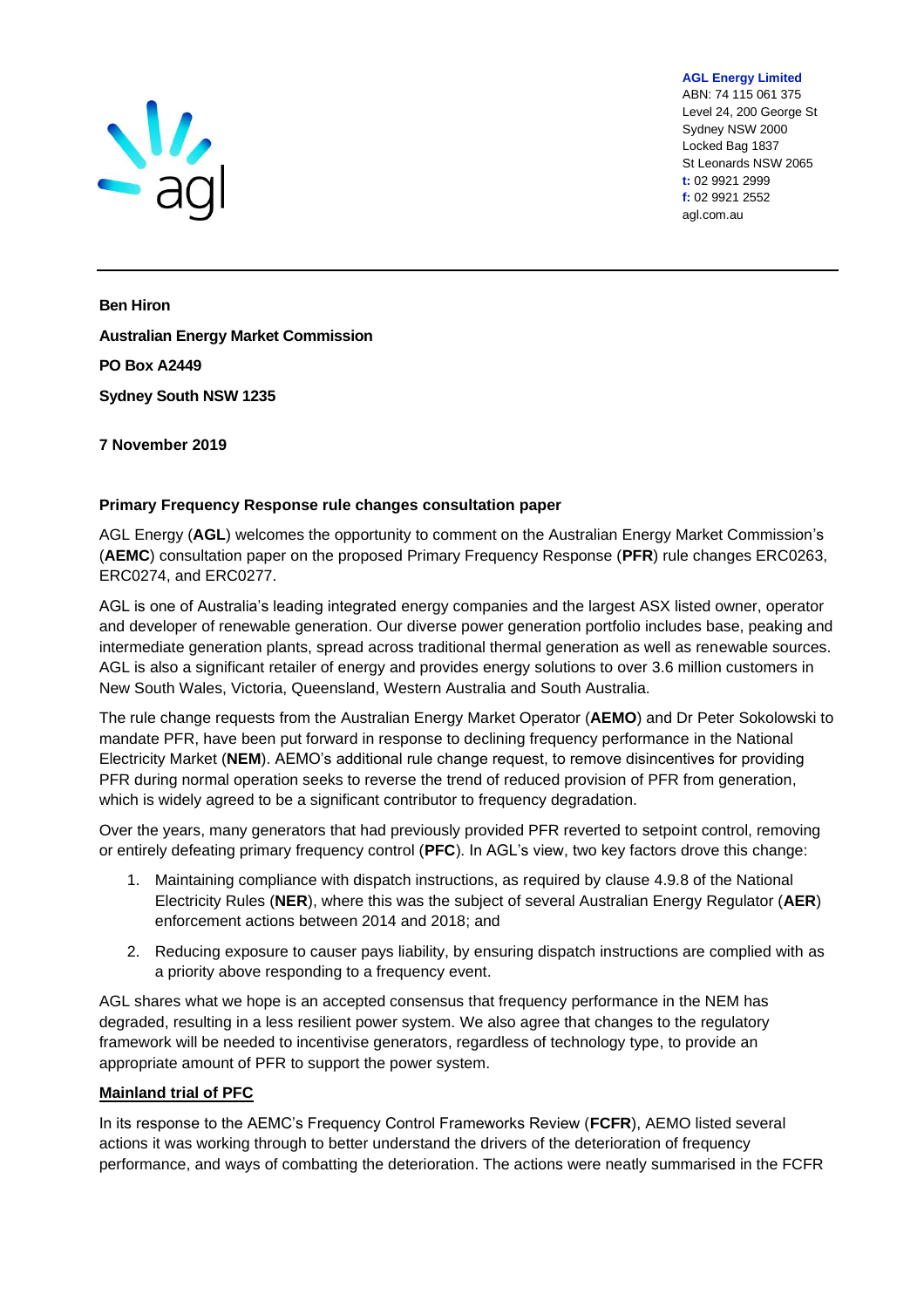

Final Report,<sup>1</sup> and included investigating changes to Frequency Control Ancillary Services (FCAS), reporting on frequency outcomes, and conducting a trial of PFC in Tasmania, followed by a mainland trial. We consider there is significant merit in AEMO and industry continuing to work through these actions, particularly the mainland trial of PFC.

A mainland trial with enough participating generators is likely to address the shorter-term need for increased PFR in the NEM, while informing what the AEMC described as "an explicit mechanism to incentivise the provision of a sufficient quantity of primary regulating services to support good frequency performance during normal operation."<sup>2</sup> AGL anticipates there would be sufficient levels of industry support to get a trial underway in the coming months without the need for regulatory change, but we note this would require support from AEMO and the AER.

The AER's role in a trial or any proposed reform in this area is critical, given the NER clause 4.9.8 requirement to comply with dispatch instructions. It is not possible for plant to be automatically responsive to power system frequency deviations while also following dispatch targets. As mentioned above, the AER pursued several clause 4.9.8(a) enforcement matters from 2014 to 2018, which all but ensured that generators would prioritise compliance with dispatch instructions over PFR since that time.

On this basis, AGL supports AEMO's proposed amendments to clause 4.9.8 to explicitly state that generators providing frequency response, in AEMO's words, "will not be non-compliant with their dispatch instructions."<sup>3</sup> In the absence of any such rule change, AGL would hope that if a PFC trial is pursued in the short term, that trial participants would not be penalised through clause 4.9.8 or related obligations.

## **Valuing services in the NEM**

The AEMC asks whether the proposed rules are a cost-effective solution to the frequency control issues identified by the proponents. AGL does not consider that the proposed rules are cost effective, particularly the proposed NEM-wide mandatory PFR.

AGL appreciates the significant challenges faced in maintaining power system security and reliability in the face of rapid energy market transformation and declining synchronous capacity. However, we consider it is preferable to pursue a more measured approach than that suggested by the proponents. We point to the AEMC's commentary "that regulatory arrangements should continue to evolve in order to efficiently value the provision of frequency control to keep pace with the system transformation."<sup>4</sup>

Accordingly, AGL's preference is for the development of a market-based outcome, where PFR need is mapped and competitively procured at necessary levels, rather than the "all in" approach put forward by the proponents. A trial would present an excellent opportunity to determine what level of frequency response is needed and the best geographical locations from which to procure it.

An informed, evidence-based approach to PFR is consistent with AEMO's current review into the regional allocation of contingency FCAS. We understand AEMO's review is seeking to address the lack of diversity in the distribution of FCAS reserves, identified following the events of 25 August 2018 as a contributing factor to poor power system resilience.

<sup>1</sup> AEMC, Frequency control frameworks review, Final report, 26 July 2018, pp. 36-37.

<sup>&</sup>lt;sup>2</sup> AEMC, Frequency control frameworks review, Final report, 26 July 2018, p. viii.

<sup>&</sup>lt;sup>3</sup> AEMO, Electricity rule change proposal, Removal of disincentives to the provision of primary frequency response under normal operating conditions, 1 July 2019, p. 39.

<sup>4</sup> AEMC, Primary frequency response rule changes, Consultation paper, 19 September 2019, p. 94.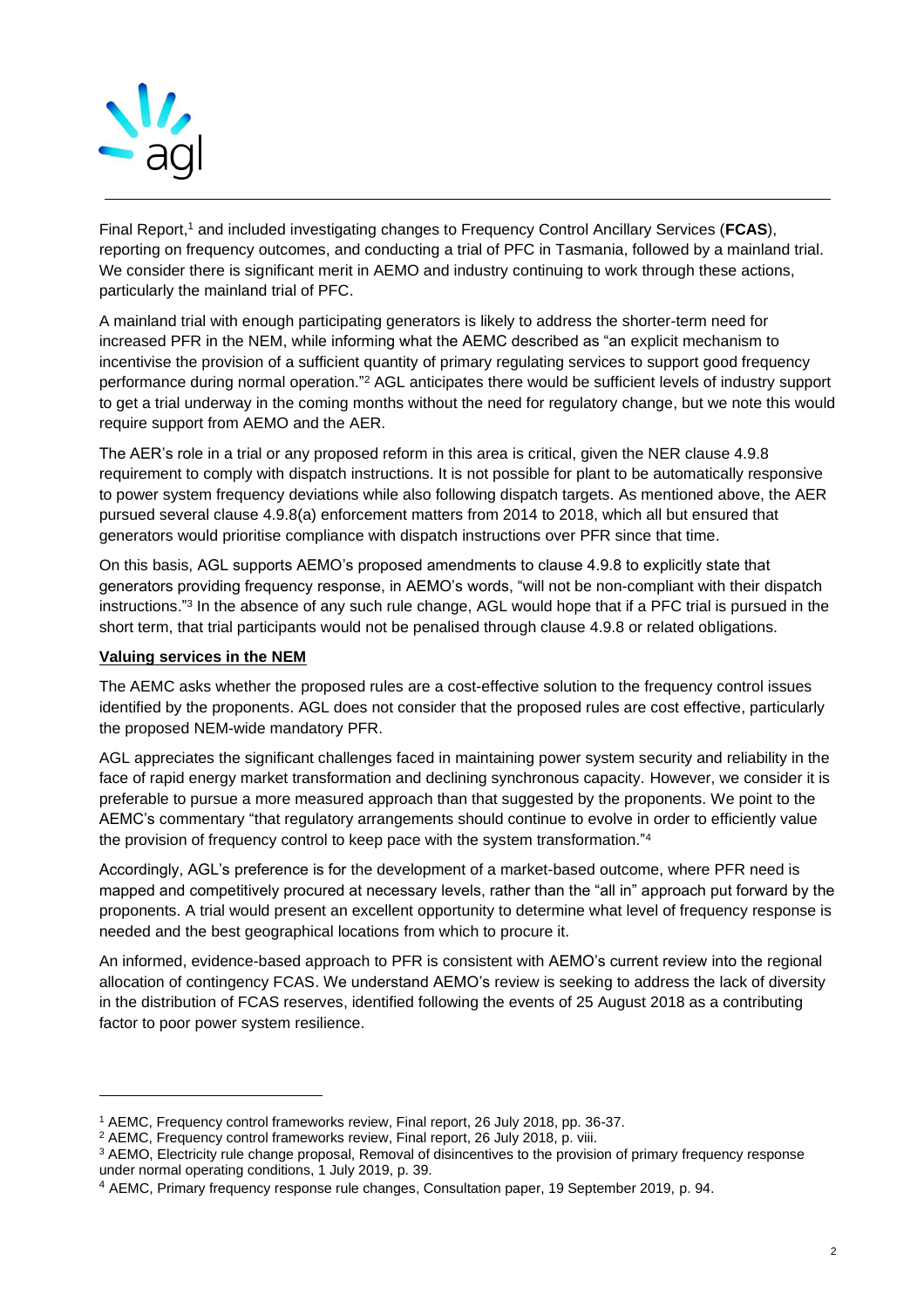

A market-based outcome is also consistent with the AEMC's view "that the economic optimisation of the provision of PFR is also an important consideration in minimising the long-term costs to consumers."<sup>5</sup> This is further supported by comments from the Energy Security Board's Post 2025 Market Design Issues Paper that in the face of a changing technical landscape consideration must be given to "what services will be required and how they should be valued, procured and delivered to the system." 6

We are concerned that the mandatory provision of PFR could open the door to a NEM where some services are appropriately valued and paid for and some are not. As stated in our submission to the recent AEMC Draft Rule Determinations on NEM intervention and compensation frameworks, the NER allow Network Service Providers to be paid for providing system strength and inertia services, while generators can be paid for network support and control ancillary services. AGL's view is that frequency, voltage, and other services should be treated consistently, and appropriately valued through amendments to the regulatory framework.

# **Implementing PFR settings**

As with other services including inertia and system strength, PFR has historically been the province of synchronous generation. As synchronous generators exit the market, renewables will need to fill the gap and provide these services. When determining the technical parameters of PFR, AGL urges the AEMC (and AEMO) to be future focused, balancing the need for an appropriate PFR deadband and not disadvantaging newer technology types from providing PFR. Appropriate PFR settings would better allow non-synchronous generators to access a service revenue stream, along synchronous generators, should a market for PFR ultimately emerge.

We have considered the achievability of the proposed technical requirements for mandatory PFR should the AEMC proceed with this option. It is likely that many synchronous generators can implement the proposed settings, as can some newer non-synchronous generators. Conversely, a large amount of nonsynchronous generation entered the NEM at a time when PFR was not required to be provided and thus PFR enablement was not a design consideration. We expect that many existing non-synchronous generators would have difficulty implementing PFR and that the costs of doing so may be unreasonably high due to the need to retrofit plant. We would not support a requirement on such generators to implement PFR. Should the mandatory PFR rule change progress, exemptions from providing PFR must cover both technical and economic considerations.

### **Causer pays relief and FCAS market impacts**

AEMO proposes to reward generators who provide additional PFR by excusing their causer pays liability. AEMO's proposal is the carrot incentivising generators to participate beyond the proposed mandatory PFR deadband, in the absence of the more economically and practically efficient option of a market for PFR.

We find it difficult to support AEMO's proposal. As noted above, some generators can provide PFR at little to no cost, while others have been constructed without PFR capability. Therefore, it does not seem appropriate that the latter group be penalised because of the state of the regulatory framework at the time of their development. These generators would incur their causer pays liability along with a share of the 'excused' liabilities of the generators who can provide the additional PFR.

Causer pays is intended to incentivise participants to not cause frequency deviations. AEMO's proposal effectively changes the game, without delving further into the issue to determine whether revisions to the

<sup>5</sup> AEMC, Primary frequency response rule changes, Consultation paper, 19 September 2019, p. 94.

<sup>6</sup> Energy Security Board, Post 2025 Market Design, Issues Paper, September 2019, p. 24.